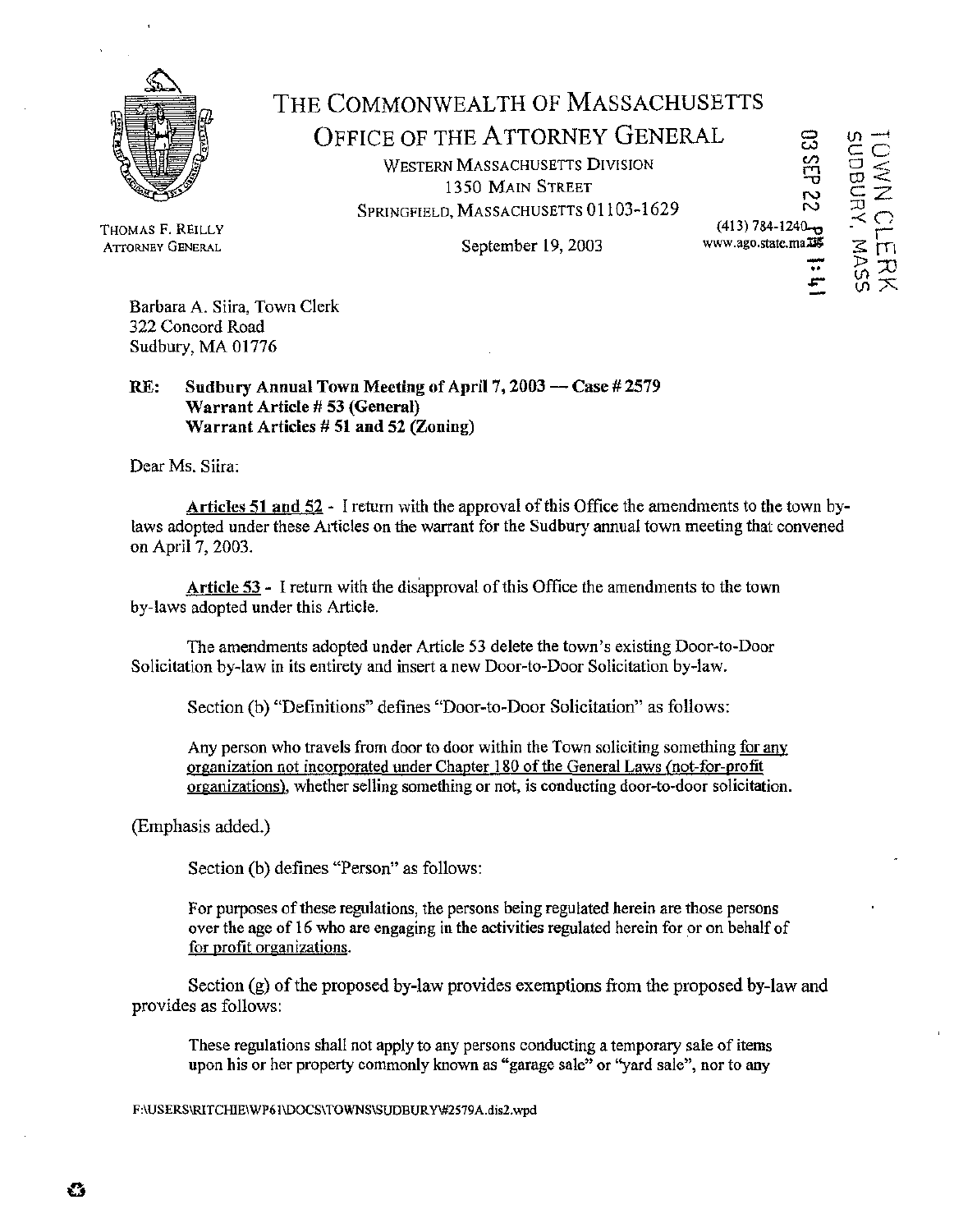persons engaged in the foregoing activities for or on behalf of a not-for-profit organization incorporated under Chapter I 80 of the Massachusetts General Laws.

## (Emphasis added.)

We disapprove and delete in their entirety, the amendments adopted under Article 53 as inconsistent with the First Amendment to the United States Constitution and Article 16 of the Massachusetts Declaration of Rights. [Disapproval # 1 of 1] The definition of door-to-door solicitation would seem to apply to all persons, except those incorporated in accordance with G.L. c. 180, including unincorporated charitable, educational, political, and religious organizations that enjoy protections accorded under the First Amendment of the United States Constitution and Article 16 of the Massachusetts Declaration of Rights and may even include organizations that are exempt under federal tax laws. Section  $(g)$  provides specific exemptions from the by-law's provisions for non-profit organizations, but does not exempt unincorporated organizations that enjoy federal and state constitutional protection. While the town may be attempting to make the by-law consistent with Watchtower Bible  $\&$  Tract Society of New York. Inc. et al. v. Village of Stratton, 122 S. Ct. 2080 (2002), it has fallen short of that goal.

In Watchtower, the Supreme Court invalidated a municipal ordinance that required a permit to engage in door-to-door speech. The ordinance in this case prohibited canvassers from going on private property for any cause unless they have a permit; however, "had this provision been construed to apply only to commercial activities and the solicitation of funds, arguably the ordinance would have been tailored to 'the Village's interest in protecting the privacy of its residents and preventing fraud." Watchtower, 122 S. Ct. at 2089. The proposed by-law would include non-commercial solicitation if the entity is not incorporated under G.L. c. 180. However, such non-commercial speech would enjoy the protections articulated in Watchtower.

We also call your attention to Section (d), which pertains to registration requirements. Specifically, Section (d) (1) (i) requires an applicant to list whether the applicant has ever been convicted of a felony or certain listed misdemeanors. Section (d) (1) (i) provides in pertinent part as follows:

The Chief of Police shall approve the application within five (5) days of its filing unless he determines either that the application is incomplete, the applicant is a convicted felon, has been convicted of any of the above listed misdemeanors, or is a fugitive from justice.

Section (d) (1) (i) prohibits any person convicted of a felony or certain misdemeanors from obtaining a license to solicit in the town. Section (d) (1) (i) does not include any mechanisms for applicants with criminal records to rebut the presumption that they are a danger to the community. We suggest that the town discuss with town counsel whether the abovequoted text in Section (d) (1) (i) violates procedural due process rights of applicants.

For the foregoing reason, we disapprove and delete the amendments adopted under Article 53.

## Note: General Laws Chapter 40, Section 32, requires that both general and zoning by-laws and

F:\USERS\RITCHIE\WP6I\DOCS\TOWNS\SUDBURY\#2579A.dis2.wpd 2